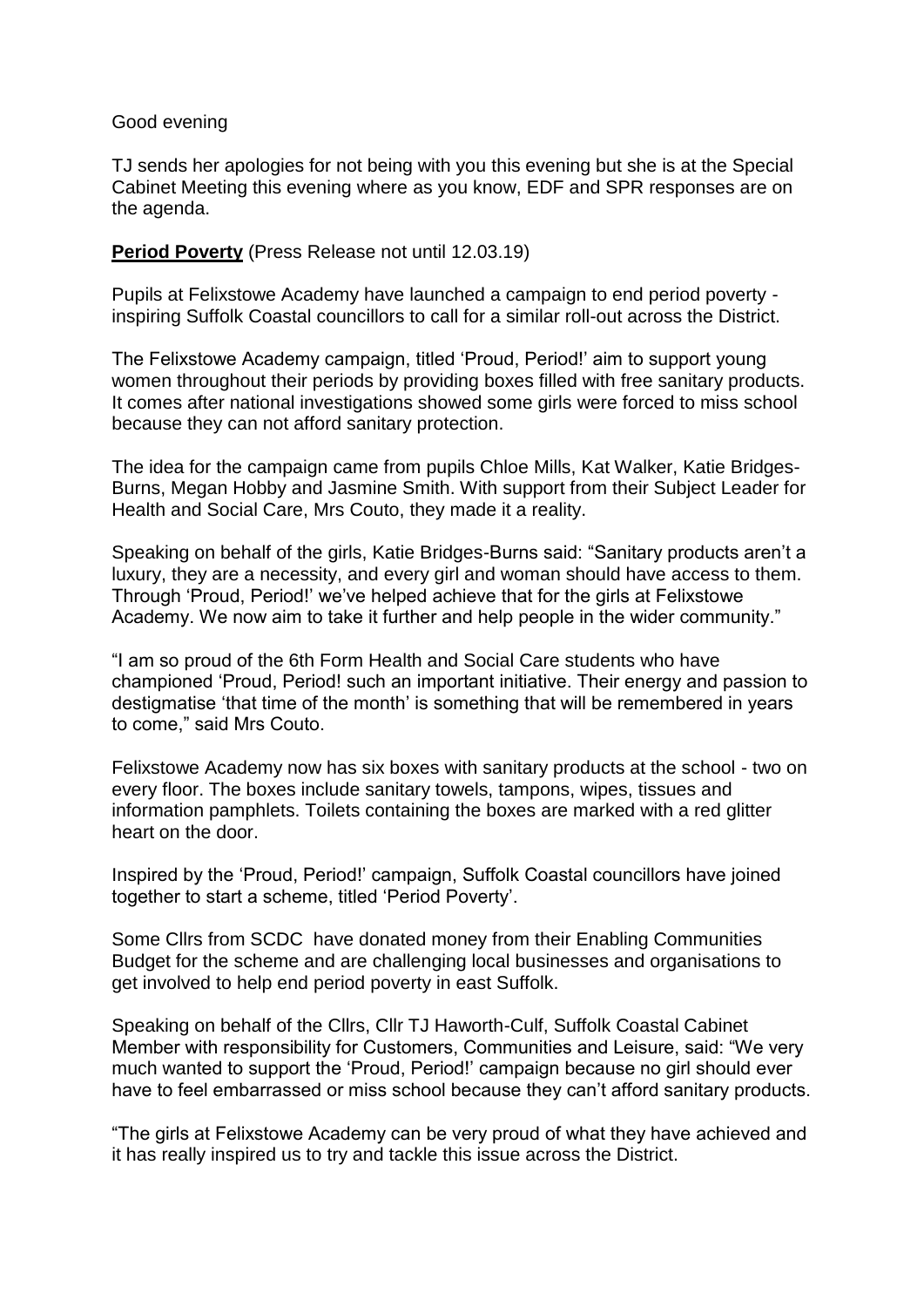"Therefore, we have set up the 'Period Poverty' scheme so we can work towards ending period poverty in east Suffolk once and for all. Our goal is to see it rolled out in places such as libraries, schools, food banks and community centres etc.

"However, in order to make it a success, we need the support of local businesses and organisations. Not only do we need to raise awareness of the scheme, we need locations where people can donate sanitary products and also locations where we can place boxes for those who need it.

"We know that some businesses and organisations are already supporting period poverty through various national schemes and we would like to urge them to get in touch to discuss how we can work together to achieve our goals."

If you are a local business or organisation and would like to get involved in the 'Period Poverty' scheme, please contact Chloe Winlow on chloe.winlow@eastsuffolk.gov.uk

# **ECB Spend**

Our ECB pot is fulfilled for this year. Many thanks to all the groups and projects:

### **Local - Enabling Communities Budget:**

We have helped various groups and projects throughout the year: fully funded 2 defibrillators in Aldeburgh for Aldeburgh Town Council and a joint funded one at the Parrot and Punchbowl in Aldringham. Funding for Aspect living to deliver nutritious meals locally, Seaside events including the Carnival, a Tommy for remembrance for the town, fencing, village plan funding, ATC sports week, legal costs for the transfer of a village hall into the local community group, fire doors, a projector and screen, new windows, croquet, club and towards the Period Poverty project, headed up by TJ.

Over the last 4 years: Aldeburgh Town Councils annual Sports week; Village hall chairs, kitchen doors, floors and ceilings; dog bins, heated cabinet for a defibrillator, cricket equipment, specialist matting, civic flag for Aldeburgh RNLI, community workshop, toddler music sessions, Aldeburgh Primary School club, Aldeburgh Christmas lights events, Aldeburgh Library, The Queens  $90<sup>th</sup>$  birthday local events within the whole ward, The rifle club, Rugby club, Play equipment at Knodishall and Aldeburgh, The Jubilee Hall, The Aldeburgh Hospital Garden, The Church car park resurfacing, goal posts for Kemps Field and more.

## **Suffolk Coastal Cabinet – Last Tuesday, 5 March 2019,**

**Asset Divestment/Disposal** – Two Play Areas, Felixstowe – As part of our on-going Enabling Communities agenda, we are transferring of two play areas to Felixstowe Town Council. Allenby Park and Ferry Road/Gosford Way Park were historically acquired by the Council through Section 106 Agreements. The proposal is to transfer the freehold of two parks to the Town Council, subject to the imposition of a covenant restricting their use to the current recreational use. Under the terms of the leases the Town Council will be responsible for all future grounds maintenance and play equipment maintenance costs. The transfer of these parcels of land meets the Council's Business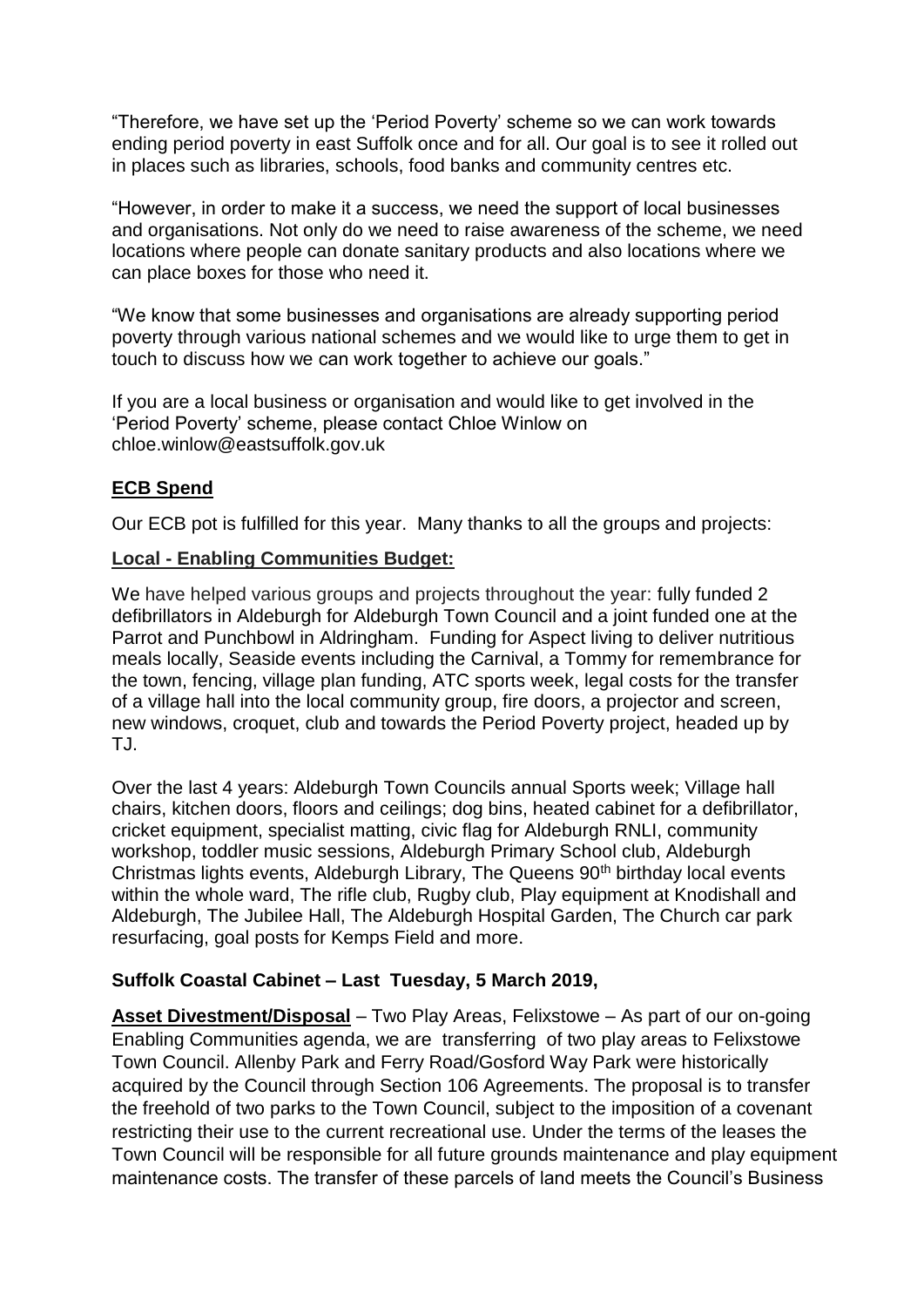Plan objective to "Empower local town and parish councils by continuing to transfer amenity and community assets to them with their agreement".

**East Suffolk MyGo Youth Employment Service** – (TJHC and GH Cabinet paper) Young people not engaged in employment, education or training (NEET) continue to be a challenge within Suffolk generally and East Suffolk in particular relative to the country as a whole. As part of East Suffolk's twin objectives of supporting economic growth and enabling communities it is imperative that we continue to address this problem by supporting young people to access employment, education and training opportunities. This is of benefit to the individual, local employers and the families and communities within which these young people live. This paper sets out the current issues and proposes an initiative to tackle these. The purpose of the paper is to gain approval for East Suffolk, in partnership with Suffolk County Council, to procure a service that will proactively support young people to become positively engaged within the local economy.

**Adoption of the Private Sector Housing Strategy and Associated Policies** - In 2017, the Council adopted the East Suffolk Housing Strategy which set out joint ambitions for Housing, across Suffolk Coastal and Waveney. This high level strategy provides the overarching framework for all housing services. The Private Sector Housing Strategy is the more detailed review and plan for this service area. It identifies the challenges facing the sector, identifies what we have achieved to date and specific actions detailing how we will deliver solutions to the most pressing issues between now and 2023.

**Ministry of Housing, Communities and Local Government External Funding to Prevent Homelessness** - The Homelessness Reduction Act 2017 requires Suffolk Coastal to develop and provide enhanced, tailored housing pathways for groups of people that maybe more vulnerable to homelessness than others (i.e. people with mental health issues, victims of domestic abuse, former prisoner and care leavers). The Government has acknowledged that these extra duties will require additional resources if local authorities are to fulfil them. The Ministry of Housing, Communities and Local Government (MHCLG) has invited local authorities to apply for grant funding to address some of the gaps in homelessness service provision.

**Local Planning Enforcement Plan** - In order to be prepared for the new East Suffolk Council on 1 April, we are required to ratify all our existing policies. This report is put before Members as consultees requesting authorisation for formal adoption of the new Local Planning Enforcement Plan for East Suffolk Council. The proposed Local Planning Enforcement Plan aims to set out how enforcement action will be taken in East Suffolk by taking into account both the common issues that require planning enforcement action and the resources at the Council's disposal.

**A Special Meeting of Cabinet** – is being held in the Deben Conference Room, East Suffolk House, on Monday 11 March 2019 at 6.30pm. This special meeting is being held to consider Suffolk Coastal's response to two high-profile important consultations which are currently being held. These are: East Anglia One North and EastAnglia Two Offshore Windfarms Phase 4 - Consultation from Scottish Power Renewables Sizewell C Stage 3 Public Consultation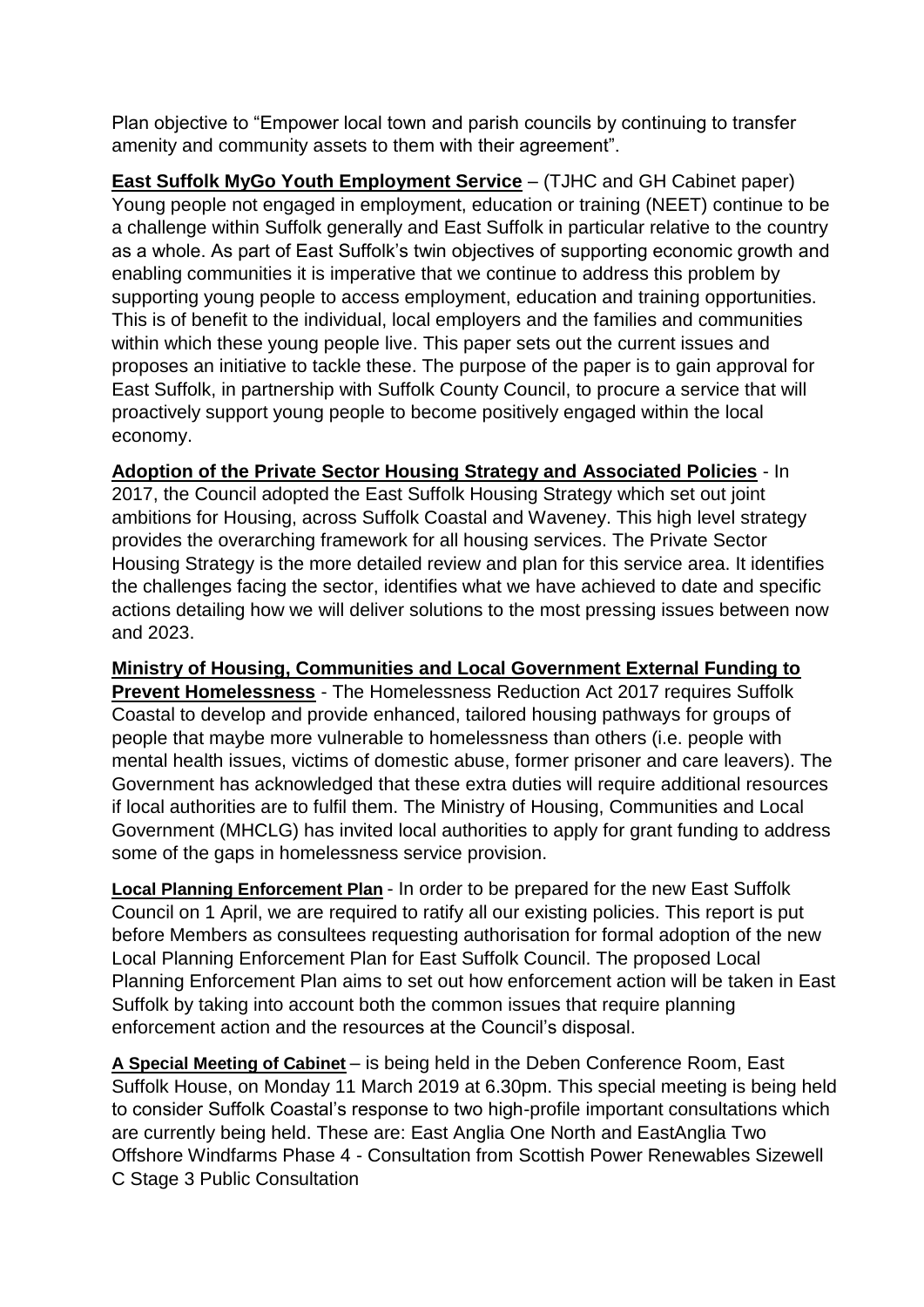**Enabling Broadband Programme Board Update**. Under this programme, the Council had allocated funding to fund wireless broadband provision in order to cover those 2% of properties across the District that won't benefit from the Suffolk Better Broadband scheme - these properties will be predominantly be in rural areas. It is our ambition (TJ is part of the board) to bring a free WiFi initiative to our market towns.

**Ipswich Northern Route Project Timescale** – The County Council has outlined the timescale for the next steps in producing the Strategic Outline Business Case to examine and ultimately clarify the feasibility of an Ipswich northern route. The stage one study and report into possible highways options was completed in 2017, with the options assessment and development commissioned in May 2018 currently being evaluated and prepared for shortlisting, prior to consultation. The timescale going forward is: • Public consultation on the route details, alignment options and junction options with the A14 and A12 - to begin in the Summer 2019 • Completion of the Strategic Outline Business Case to be shared with government, local MPs and the public - Autumn 2019. Suffolk County Council has been working with District and Borough Councils to develop the project and will continue to do so in the future. Councillor Ray Herring, Leader of Suffolk Coastal District Council, said: "We welcome the publication of the timetable and the upcoming public consultation which will allow communities in east Suffolk to have their say on the possible routes. The Ipswich northern bypass will benefit many businesses in east Suffolk, particularly those along the A12 and those associated with the Port of Felixstowe. However, these benefits need to be balanced against the concerns of the communities that might be affected by any new route." For more information visit the County's website:

[https://www.suffolk.gov.uk/roads-andtransport/transport-planning/consultations-and](https://www.suffolk.gov.uk/roads-andtransport/transport-planning/consultations-and-studies/)[studies/](https://www.suffolk.gov.uk/roads-andtransport/transport-planning/consultations-and-studies/)

**Community groups help keep East Suffolk clean** - The winners of a prize draw held as part of a community litter pick scheme in East Suffolk have been announced. Suffolk Coastal and Waveney District Councils are keen to encourage, enable and reward people to show more love for the environment we live in. As part of the 'Love East Suffolk' scheme, community groups have a winning way of cleaning up their neighbourhood while helping themselves. Last year, a total of 94 litter picks was carried out in Suffolk Coastal by 1,928 volunteers and 38 litter picks was carried out in Waveney by 836 volunteers. Community groups that took part between 1 March and 31 May 2018 were entered into a prize draw with the chance to win £200 for the benefit of the community and the winners have now been drawn. Suffolk Coastal's prize draw winners are Martlesham Parish Council, Wickham Market Village Volunteer Group, Knodishall PC, Chediston & Linstead PC and 1st Old Felixstowe Guides. The rewards are funded through the Councils' partners, Suffolk Coastal and Waveney Norse. The Love East Suffolk initiative will be repeated again this year and any community groups that take part will receive £20 for their nominated community fund or charity, and will also be entered into a £200 grand prize draw. More details will be released in the spring. Both Suffolk Coastal Norse and Waveney Norse can provide volunteers with equipment to groups on request and will also arrange for gathered litter to be collected. Litter pick sticks, bag hoops, and green vests can also be loaned out, subject to availability. To register a community litter pick at any time, please visit: www.eastsuffolk.gov.uk/litte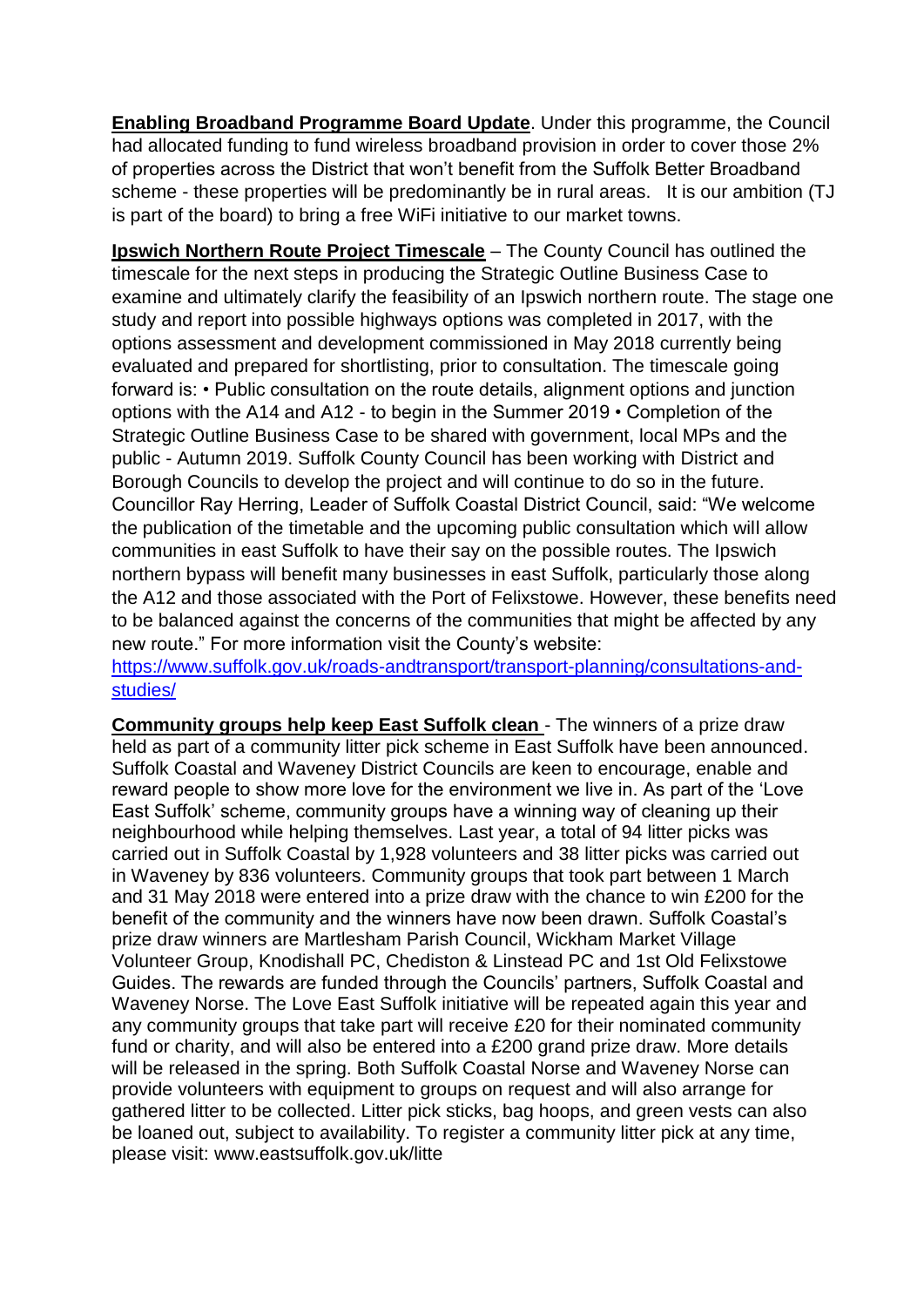## **Councils remain deeply concerned about the impact of coastal energy projects**

**Suffolk Coastal District Council are continuing to raise serious concerns around plans for windfarm projects proposed by Scottish Power Renewables, and the lack of coordination with other energy projects proposed on the coast.**

Authorities continue to support the principle of offshore wind to reduce carbon emissions and provide significant economic benefits in the county and the UK**, but** have made it clear that this should not be achieved at any cost to Suffolk.

Reports have been jointly written and will be presented at each authority's [Cabinet](http://apps.eastsuffolk.gov.uk/committeeminutes/showagenda.asp?id=23397)  [meetings,](http://apps.eastsuffolk.gov.uk/committeeminutes/showagenda.asp?id=23397) in response to Scottish Power Renewables proposals for the [East Anglia](https://www.eastsuffolk.gov.uk/planning/offshore-windfarms/)  [Offshore Windfarms One \(North\) and Two.](https://www.eastsuffolk.gov.uk/planning/offshore-windfarms/) They contain recommendations of coordinated actions to protect Suffolk's coastline.

The reports contain over 100 points, covering a wide range of concerns about the East Anglia Offshore Windfarms One (North) and Two. These range from the impact on our land and seascapes, to the Government's role in managing a variety of projects on Suffolk's coast.

We stand shoulder to shoulder with our colleagues at Suffolk County Council and will continue to raise our huge raft of concerns about these windfarm projects. We will provide our joint response to this current consultation phase and at every opportunity in the future. We want to assure residents in our coastal communities that we will continue to do everything possible to protect our heritage and the scenery that we hold so dear. At a local level, there are many issues and we maintain that siting an onshore substation at Friston is not the right location.

**Thank you to everyone that has responded to the SPR and EDF Sizewell C consultations. Not long left to respond if you have not already done so. Please copy us in.**

### **Support available for Universal Credit claimants**

From 1st April, East Suffolk residents will be able to receive help to claim Universal Credit under a new model provided by Citizens Advice.

Universal Credit, which is assessed and awarded by the Department for Work and Pensions (DWP), is a benefit for people who have not yet reached pension age which brings together six of the existing 'heritage benefits'; Jobseekers Allowance, Income Support, Employment and Support Allowance, Housing Benefit, Working Tax Credit and Child Tax Credit. It aims to simplify the benefits system and help ensure people are better off in work. It is claimed online and paid as a single monthly payment, direct to the customer, similar to a wage.

Currently, anyone living in East Suffolk who requires assistance to make or manage their claim for Universal Credit online can visit any of the Councils' Customer Services centres where public access terminals and self-serve computers are available, with support available from Customer Service staff if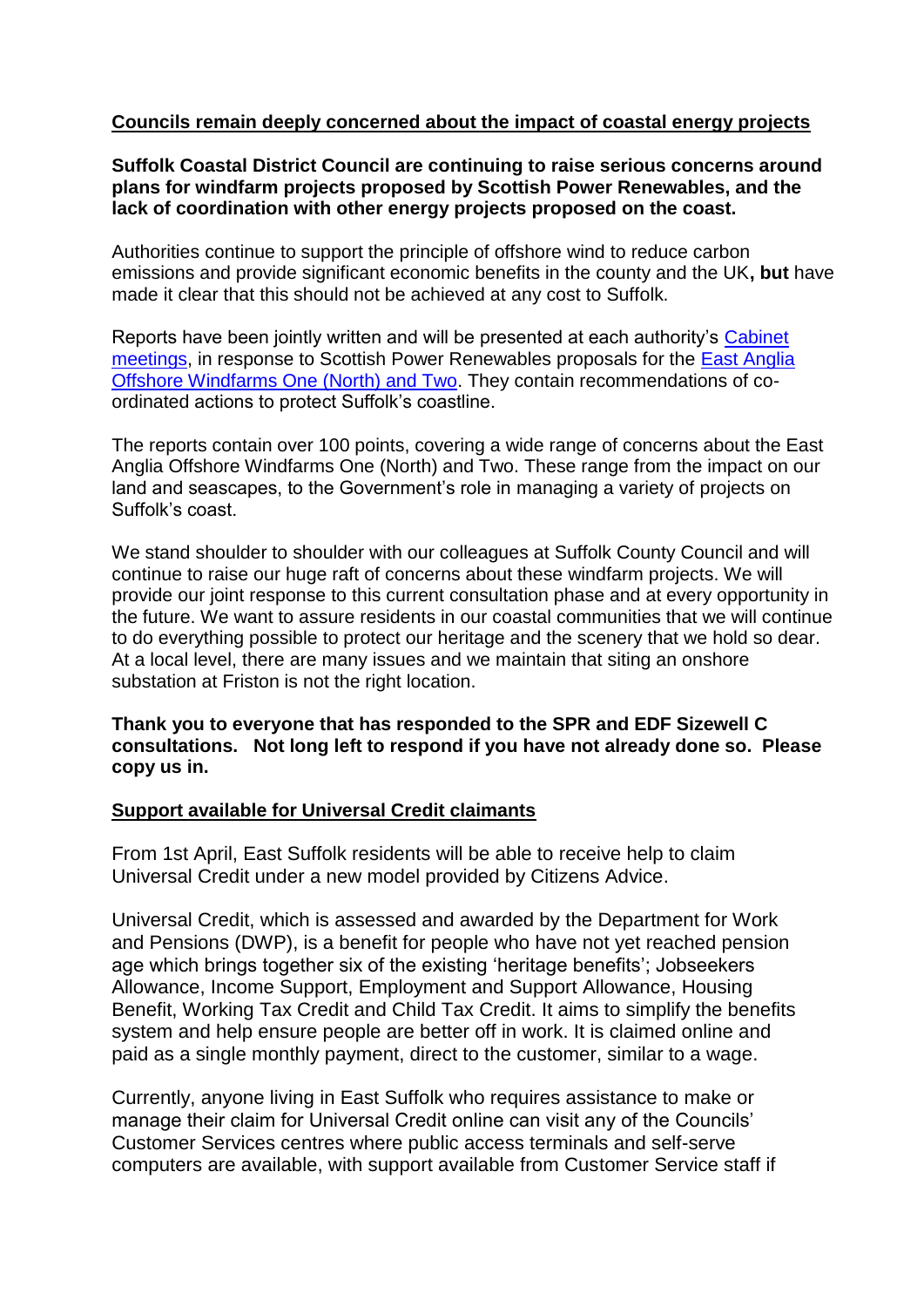necessary. Personal Budgeting Support to help people manage their new monthly payments is also available.

Following an announcement from the DWP in October last year, this service – which will be known as 'Help to Claim' - will become the responsibility of Citizens Advice from 1st April 2019. From this date, customers needing support should contact their local Citizens Advice centre; a national telephone helpline and web chat service will also be available.

In a joint statement, Cllr TJ Haworth-Culf, Suffolk Coastal's Cabinet Member for Customers, Community and Leisure and Cllr Craig Rivett, Waveney's Cabinet Member for Customer Services, said: "East Suffolk was one of the first areas to implement support for those claiming Universal Credit and by sharing our learning with Citizens Advice, we are confident that the new service will provide our customers with the support they need."

Universal Credit has been fully rolled-out nationally; at present it only needs to be claimed by those that have had a change in their circumstances which would have previously resulted in a new claim being made for one of the six benefits that Universal Credit replaces.

The self-serve computers will continue to be available at the Councils' Customer Service centres in Lowestoft, Beccles, Felixstowe and Woodbridge. To find other locations with computers or free WiFi, [please check the digital map.](https://www.eastsuffolk.gov.uk/community/digital-map-for-east-suffolk/)

There are three branches of Citizens Advice in East Suffolk; [Felixstowe,](http://www.felixstowecab.org.uk/) [Leiston,](http://oaweb.co.uk/)  [Saxmundham and District](http://oaweb.co.uk/) and [North East Suffolk.](http://nesuffolkcab.org.uk/)

### **Leiston Leisure Centre is on track to reopen in July 2019, as updated verbally at the Annual Town Meeting.**

Work at Leiston Leisure Centre is going well and the facility is on track to fully reopen in summer 2019.

However, the plan to reopen Phase One in March 2019, including the swimming pool, reception area, soft play area, thermal suite and village changing rooms, has been put back until June 2019 due to circumstances outside of the Council's control.

Cllr TJ Haworth-Culf, Suffolk Coastal Cabinet Member with responsibility for Customers, Communities and Leisure, said: "The reopening of Phase One has had to be put back as some of the tiles in the swimming pool have lifted over the last few weeks. We need to rectify this and retile the whole surround of the swimming pool to avoid any issues in the future.

"We are working hard to ensure that the leisure centre will be fit for the future and can be enjoyed by the local community for years to come. However, we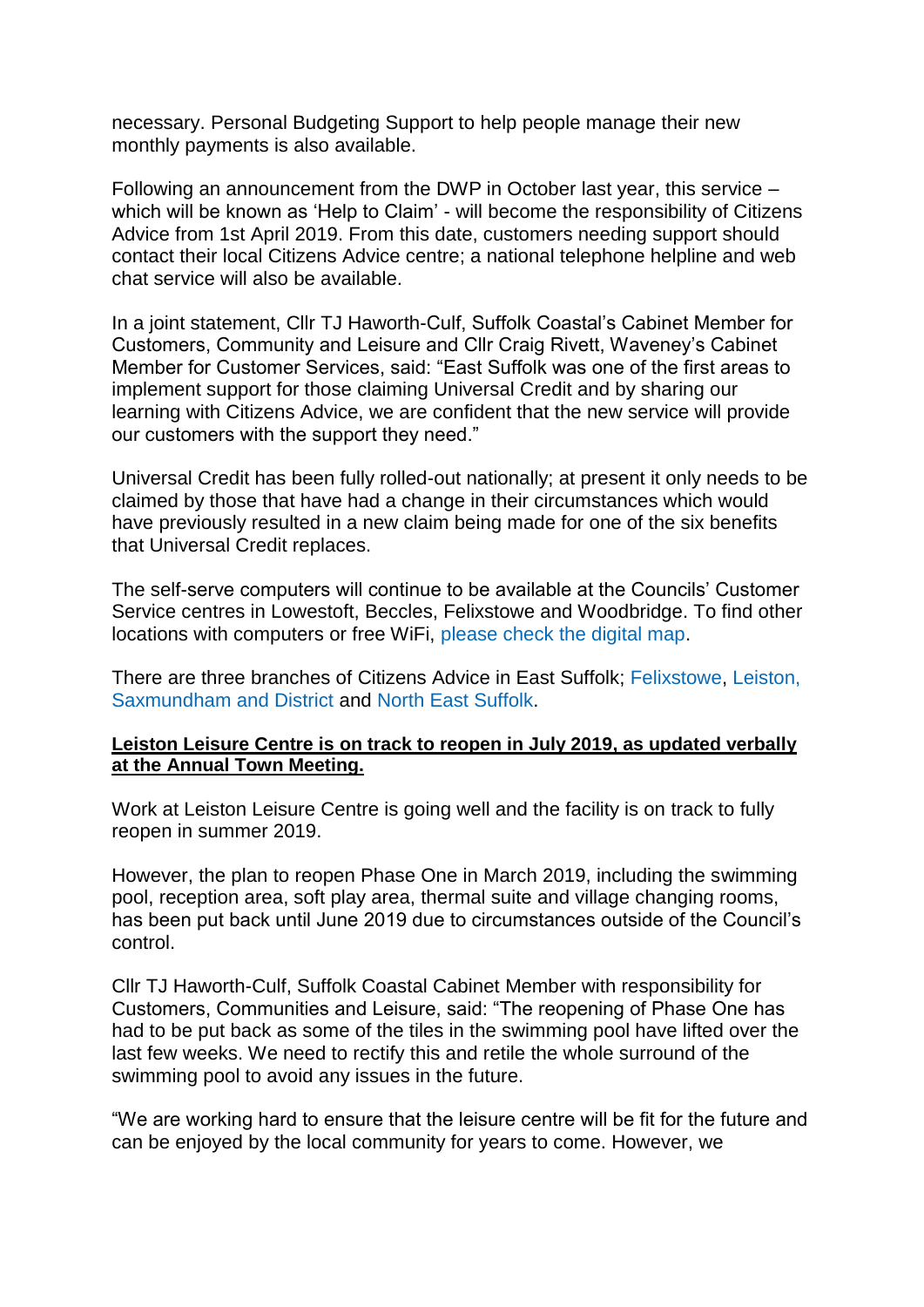understand that this may cause some inconvenience and apologise for the slight delay.

"The overall refurbishment is still on schedule and Phase Two, which includes the sports halls, squash courts, fitness studio and dance studio, is due to reopen in July 2019."

More information will be published as opening dates are confirmed on the Council's website and social media accounts. You can also sign up to the Leisure Newsletter and receive the latest updates by emailing [leisure@eastsuffolk.gov.uk](mailto:leisure@eastsuffolk.gov.uk)

## **Beccles confirmed as start venue for 2019 OVO Energy Women's Tour Grand Depart**

This year's OVO Energy Women's Tour Grand Depart in Suffolk will take place between Beccles and Stowmarket, marking the first time that both market towns will host Britain's leading women's procycling race.

Ninety-six of the world's best female riders will line up in Beccles on Monday 10 June to [tackle a 157.6-kilometre \(98-mile\) route](https://www.womenstour.co.uk/stages/stage-1/) that will take in the northern and central parts of the county before finishing in Stowmarket. Fans watching the action unfold at the finish on Ipswich Street will benefit from seeing a field comprising Olympic, world and national champions pass through the line twice during the stage.

The opening stage of Britain's longest-running professional women's race - which forms part of the prestigious UCI Women's WorldTour series - will notably pass through Bury St Edmunds and Framlingham, both of which have previously hosted the event's Grand Depart (2015 and 2017 respectively).

Today's announcement coincides with International Women's Day and was celebrated with a launch event at the historic Eye Castle this morning. There was also confirmation that, for the second year running, the race's prize fund will match that of the OVO Energy Tour of Britain to continue on the path towards gender equality in cycling.

Commenting on the announcement, OVO Energy Women's Tour Race Director Mick Bennett said: "I am delighted to unveil the route of the 2019 Grand Depart in Suffolk, especially given the amazing response generated by the announcement of our return to the country last month. We're looking forward to visiting Beccles and Stowmarket on a route that will see the race take in a mix of familiar roads to the event, as well as many new towns and villages that have been crying out to feature."

Adrian Letts, CEO of Retail, OVO Energy, said: "This is our third year sponsoring the OVO Energy Women's Tour, helping to enable a free-to-view sporting event to be brought to fans across the UK. Last year we announced the top cyclists at the Women's Tour would compete for equal prize money, taking a meaningful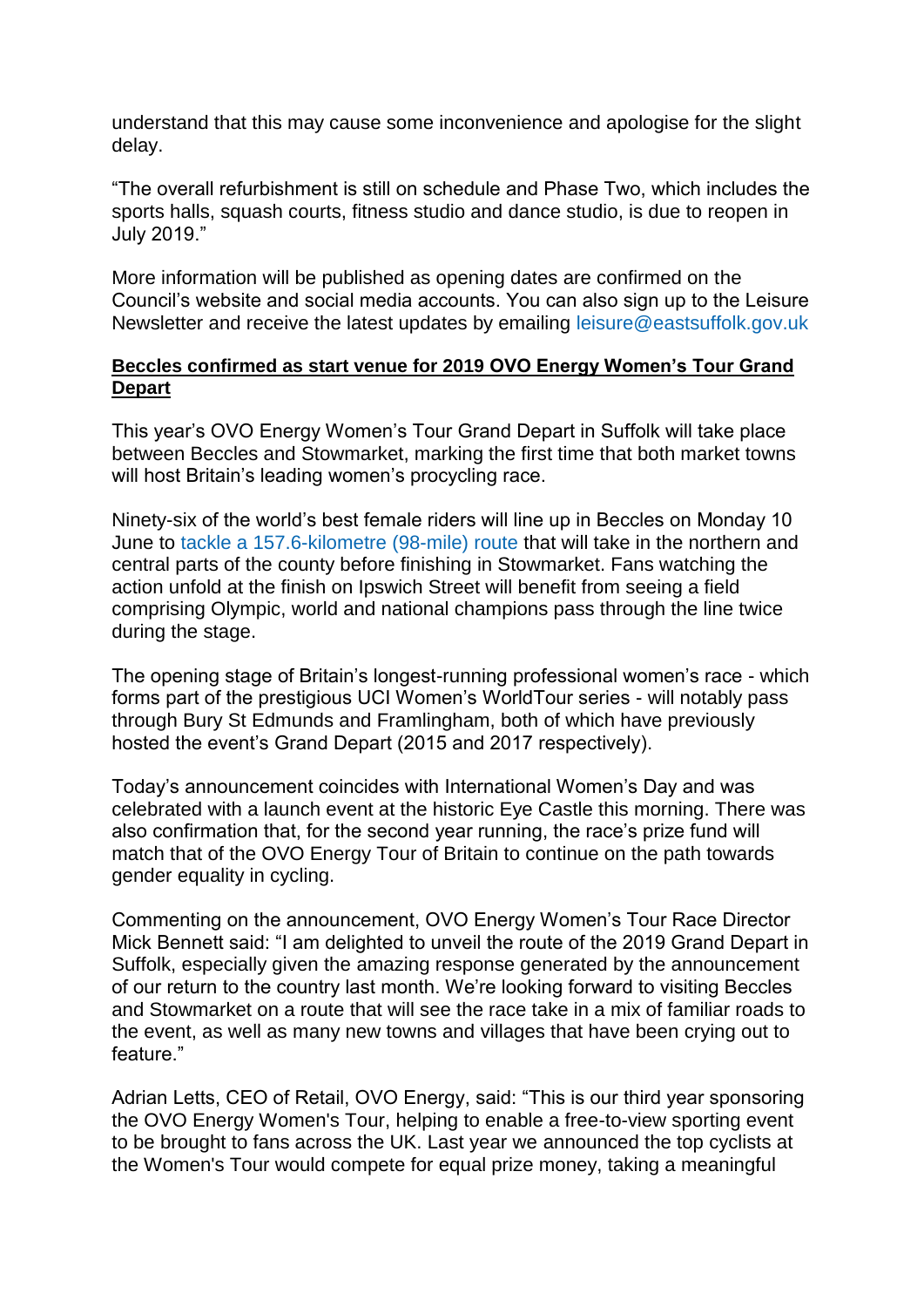step towards gender parity in cycling. We're proud to have committed to matching the prize money again, helping to provide an equal platform and inspiring more women to ride bikes."

Local procyclist Sophie Wright, whose Bigla Pro Cycling Team are set to compete in the race, added:"The Women's Tour coming to East Anglia this year is exciting for me as a racer but also inspirational for local cyclists. It will definitely encourage more people to jump on their bikes and even have a go at riding the route, as well as providing so many locals with the opportunity to enjoy the spectacle from the roadside.

"I think it will give our sport some great exposure within the region, and I'm really looking forward to seeing that. It should be a brilliant day of racing, and hopefully there will be some nice weather to match"

Cllr James Reeder, Suffolk County Council Cabinet Member for Health, said: "It's significant that we are announcing details of the OVO Energy Women's Tour Grand Depart in Suffolk on International Women's Day and we very much hope that the race will inspire women and girls across Suffolk.

"This event provides a fantastic opportunity to showcase Suffolk to an international audience, while engaging communities across the route from Beccles to Stowmarket to get on their bikes, get active and help us to make Suffolk the most active county in England."

In a joint statement, Cllr TJ Haworth-Culf, Suffolk Coastal District Council's Cabinet Member for Customers, Communities and Leisure and Cllr Michael Ladd, Waveney District Council's Cabinet Member for Economic Development and Tourism said: "We are delighted that the OVO Energy Women's Tour will once again be coming to East Suffolk and especially pleased that the Grand Depart will take place in Beccles for the first time. We are looking forward to working with local schools, businesses and the community to really get behind the event and show our support for some of the world's best riders as they race through our towns and villages."

Also unveiled at the launch was the OVO Energy Women's Tour's link-up with the Suffolk-based Blossom Charity, who will become the event's first-ever Community Partner.

Blossom founder Bridget Mcintyre said: "We are thrilled to be the first Community Partner for the OVO Energy Women's Tour. As a charity we support women to achieve their dreams, build their confidence and be their best, all of which are goals clearly aligned with the event.

"We will be following the route of the tour; we hope to work with 500 women over the six days, offering training and goal-setting at each stage. The team are already preparing and are looking forward to this year's race."